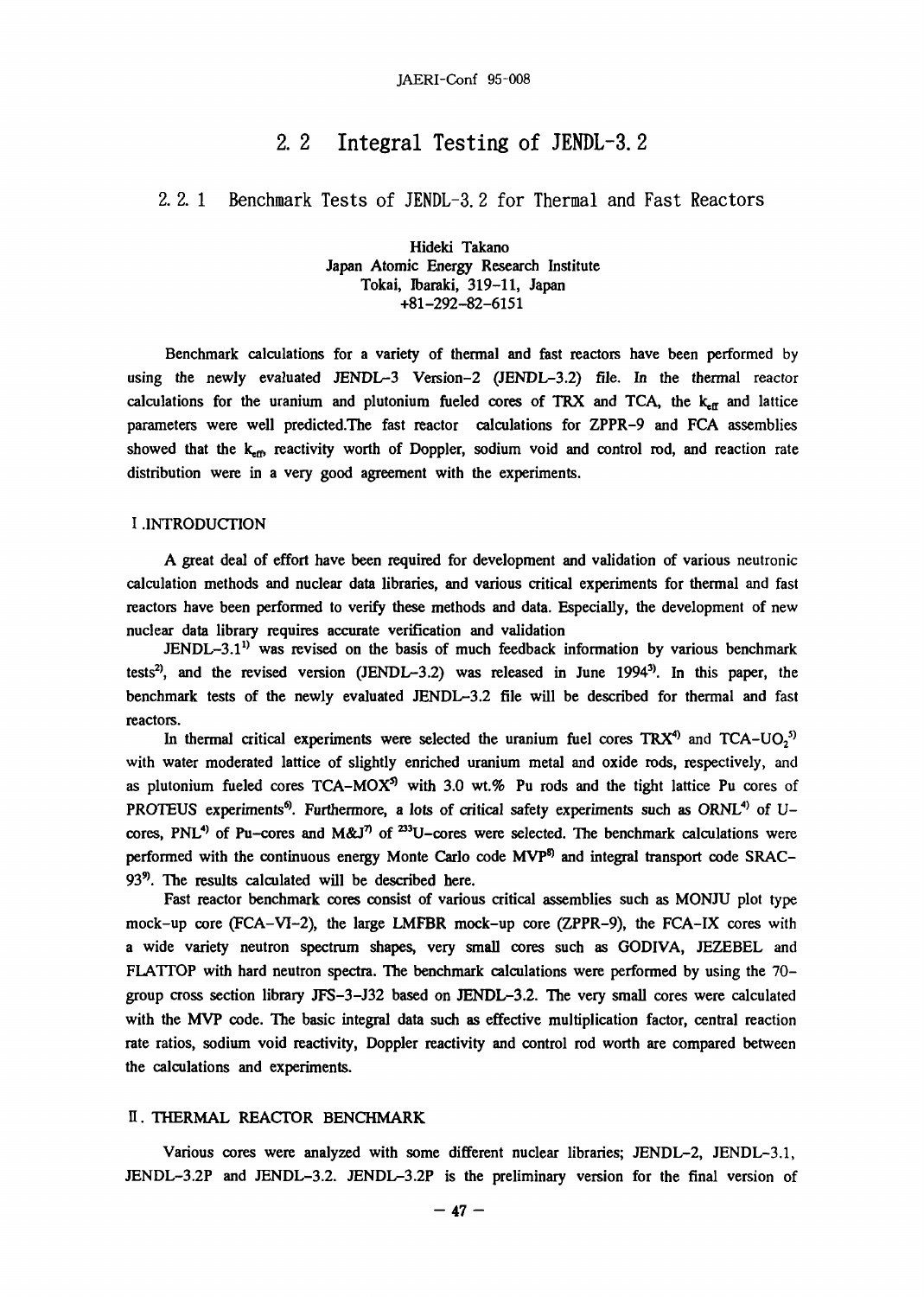JENDL-3.2. The main difference between both libraries are as follows: In JENDL-3.2 the inelastic scattering cross sections of  $^{238}U$  is smaller than those of JENDL-3.2P, and the fission spectrum of  $^{233}U$  is softer than that of JENDL-3.2P.

# A. Uranium  $(^{235}U)$  Fueled Cores

Figure 1 shows the  $k_{\text{eff}}$  and lattice parameters in TRX-2 core calculated with the continuous energy Monte Carlo code MVP. The  $k_{\text{eff}}$  value of JENDL-3.2 is increased by 0.5% as comparing that of JENDL-3.1, because the capture resonance integral of  $^{235}U$  is considerably decreased in JENDL-3.2 as shown in Table 1. The lattice parameters of  $\rho$ -28,  $\delta$ -25 and  $\delta$ -28 are better predicted with JENDL-3.2. The  $k_{eff}$  values calculated for the TCA with UO<sub>2</sub> rods are slightly overestimated as shown in Fig. 2. The  $k_{\text{eff}}$  calculated with MVP for the critical safety ORNL cores are shown in Fig. 3. The results for JENDL-3.2 improve a tendency of underestimate observed in JENDL-3.1, excepting for the ratio of  $H/U = 0$ .

#### B. Plutonium Fueled Cores

The  $k_{\text{eff}}$  values of the TCA cores with the MOX rods in the cell pitch from 1.8 to 2.5 cm are compared in Fig. 4. The calculations were conducted with the MVP code. The results of JENDL-3.2 predict very well the experiments. Figure 5 shows the  $k_{\text{eff}}$  values calculated for the PNL cores, and they overestimate the experiments in lower ratio values than H/Pu = 1000.

For the tight lattice PROTEUS cores, the  $k_{\text{eff}}$  values and central reaction rate ratios were calculated with the SRAC-93 code and the results are compared in Tables 2 and 3. JENDL-3.2 predicts very well the  $k_{\text{eff}}$  for the coolant unvoid and voided cores. The C/E values of the ratio of  $^{238}$ U capture to  $^{239}$ Pu fission reaction rate (C8/F9) depends on the coolant voided fractions.

# C. <sup>233</sup>U Fueled Cores

Figure 6 shows the  $k_{eff}$  values calculated with MVP for  $23$ U cores. It is observed that they are predicted very well in the values of  $H/^{233}U$  from 400 to 2000, but they are overestimated in the small values of  $H^{/233}U$ .

### **II. FAST REACTOR BENCHMARK**

#### A. GODIVA, JEZEBEL and FLATTOP

Very small cores with hard neutron spectrum were selected as plutonium fueled JEZEBEL,JEZEBEL-Pu,FLATTOP-Pu and THOR, enriched <sup>235</sup>U fueled GODIVA,FLATTOP-25 and BIGTEN, and enriched  $^{233}U$  fueled JEZEBEL-23 and FLATTOP-23. These cores were analyzed by using the MVP code, and the results are shown in Fig. 7. The  $k_{\text{eff}}$  values for Pu cores are slightly underestimated excepting for that of THOR with thorium reflector. The results for <sup>235</sup>U cores are in good agreement with the experiments, and those of <sup>233</sup>U cores are improved but overestimated still.

#### B. ZPPR-9 and FCA-VI-2

The  $k_{\text{eff}}$  values are well predicted with JENDL-3.2 as shown in Table 4. In Table 5, the C/E values for Doppler reactivities of natural  $UO<sub>2</sub>$  sample are increased by JENDL-3.2 and become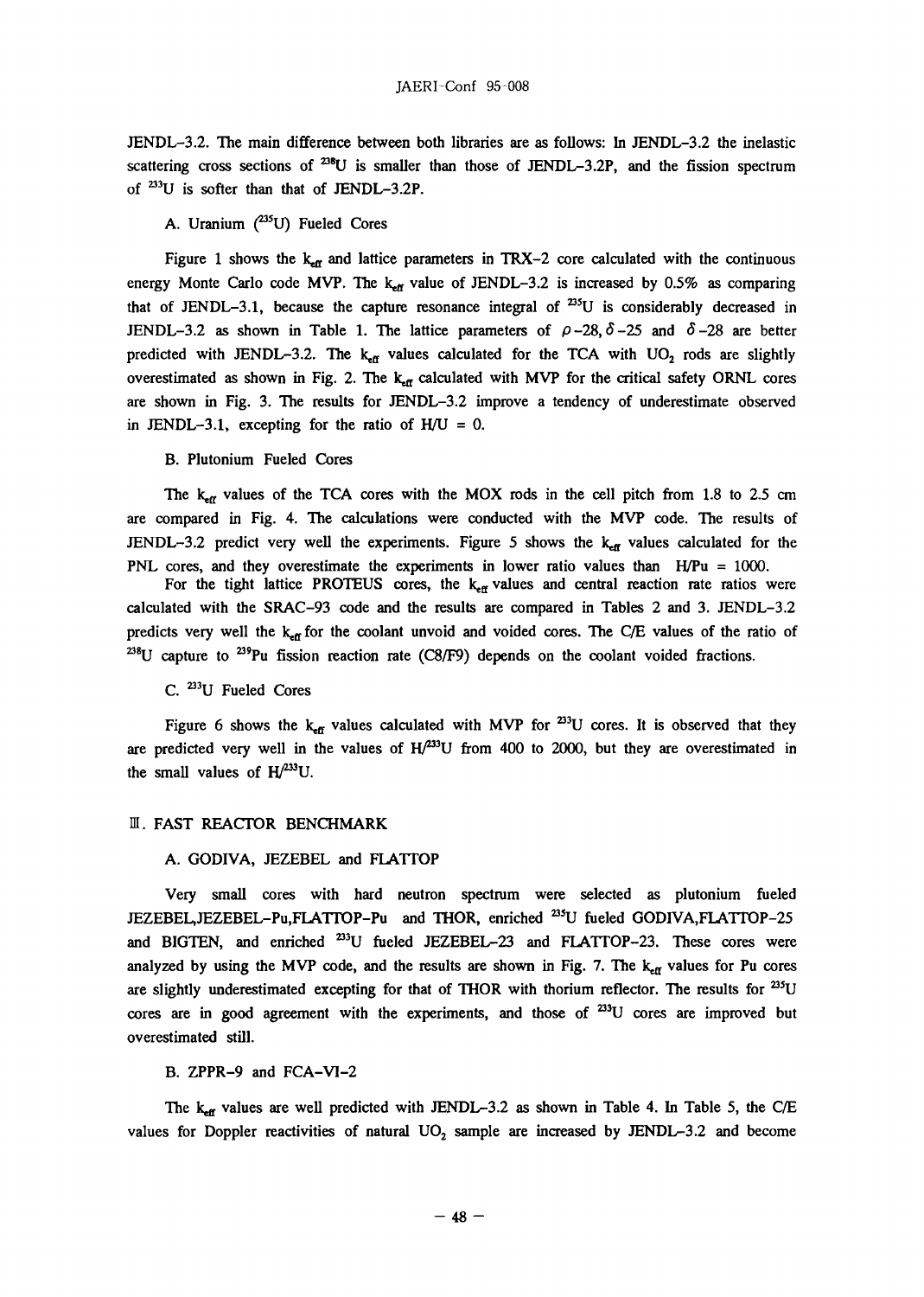closer to the experimental values. Because the unresolved resonance region of  $^{238}$ U is expanded up to 150 keV.

The C/E values of central reaction rate ratios for ZPPR-9 are shown in Fig. 8. The fission rate ratios of <sup>238</sup>U to <sup>235</sup>U and <sup>239</sup>Pu are underestimated by about 6 % due to softer fission spectrum of JENDL-3.2 than Madland-Nix one of JENDL-3.1. The ratio of <sup>238</sup>U capture to <sup>239</sup>Pu fission rate is overestimated by 5 %.

Figure 9 shows the C/E values of the sodium void reactivities with the increase of void regions, and they are satisfactory both of JENDL-3.1 and 3.2. The C/E values of control rod worth are well predicted with JENDL-3.2 as shown in Fig. 10. are well predicted with JENDL-3.2 as shown in Fig. 10.<br>Figure 11 shows the CC values of  $\frac{23m}{100}$ . Easier as

Figure 11 shows the C/E values of ^'Pu fission rate radial distribution, and JENDL-3.2 overestimates slightly the experiments in the outer core region.

C. FCA-IX

The FCA-IX-1, 2 and 3 are uranium fueled cores with soft spectrum well moderated by graphite. As shown in Fig. 12, the  $k_{\text{eff}}$  values underestimated by JENDL-3.1 are well predicted with JENDL-3.2. This is due to decreasing the capture resonance integral of  $^{235}$ U in JENDL-3.2 as described at the thermal reactor benchmark.

#### IV. CONCLUSION

The  $k_{\rm cr}$  values of <sup>235</sup>U fueled thermal and fast reactor cores were well predicted with JENDL-3.2 as improving the underestimate by JENDL-3.1.

In Pu fueled cores, JENDL-3.2 predicted very well the  $k_{\text{eff}}$  values for various thermal MOX cores from tight to loose lattice assemblies. And in the fast reactor benchmark, the values calculated with JENDL-3.2 for  $k_{\text{eff}}$  Doppler effect, sodium void reactivity, control rod worth and power distribution were in good agreement with the experimental results. But, the reaction rate ratio of <sup>258</sup>U capture to <sup>239</sup>Pu fission and the threshold fission rate ratio of <sup>258</sup>U to <sup>253</sup>U was underestimated by 4 and 6 % in ZPPR-9, respectively.

### References

- 1) K. Shibata et al.,"Japanese Evaluated Nuclear Data Library Version-3, JENDL-3," JAERI 1319 (1990).
- 2) H. Takano et al.,"Benchmark Tests of JENDL-3 for Thermal and Fast Reactors," Proc. Int. Conf. Physics of Reactors, Marseille, April, Vol. 3, PI-21(1990).
- 3) Y. Kikuchi,"JENDL-3 Revision-2 (JENDL-3.2)," presented at the International Conference of Nuclear Data and Science Technology, Gatlinburg, 1994.
- 4) "Cross Section Evaluation Working Group Benchmark Specifications," ENDF-202, BNL-19302, 1974.
- 5) H. Tsuruta et al.: JAERI 1254, 1978.
- 6) R. Chawla et al.: Nucl. Technology., 67,296(1984) and 73, 296(1986).
- 7) McNeany and Jenkins: Nucl. Sci. Eng., 65, 441 (1978).
- 8) T. Mori et al.: J. Nucl. Sci. Technol., 29, 325 (1992).
- 9) T. Kugo et al.:" A Version to Allow Arbitrary Temperature Treatment and Release of the Latest Version SRAC-93," JAERI-Review 94-009, p64, 1994.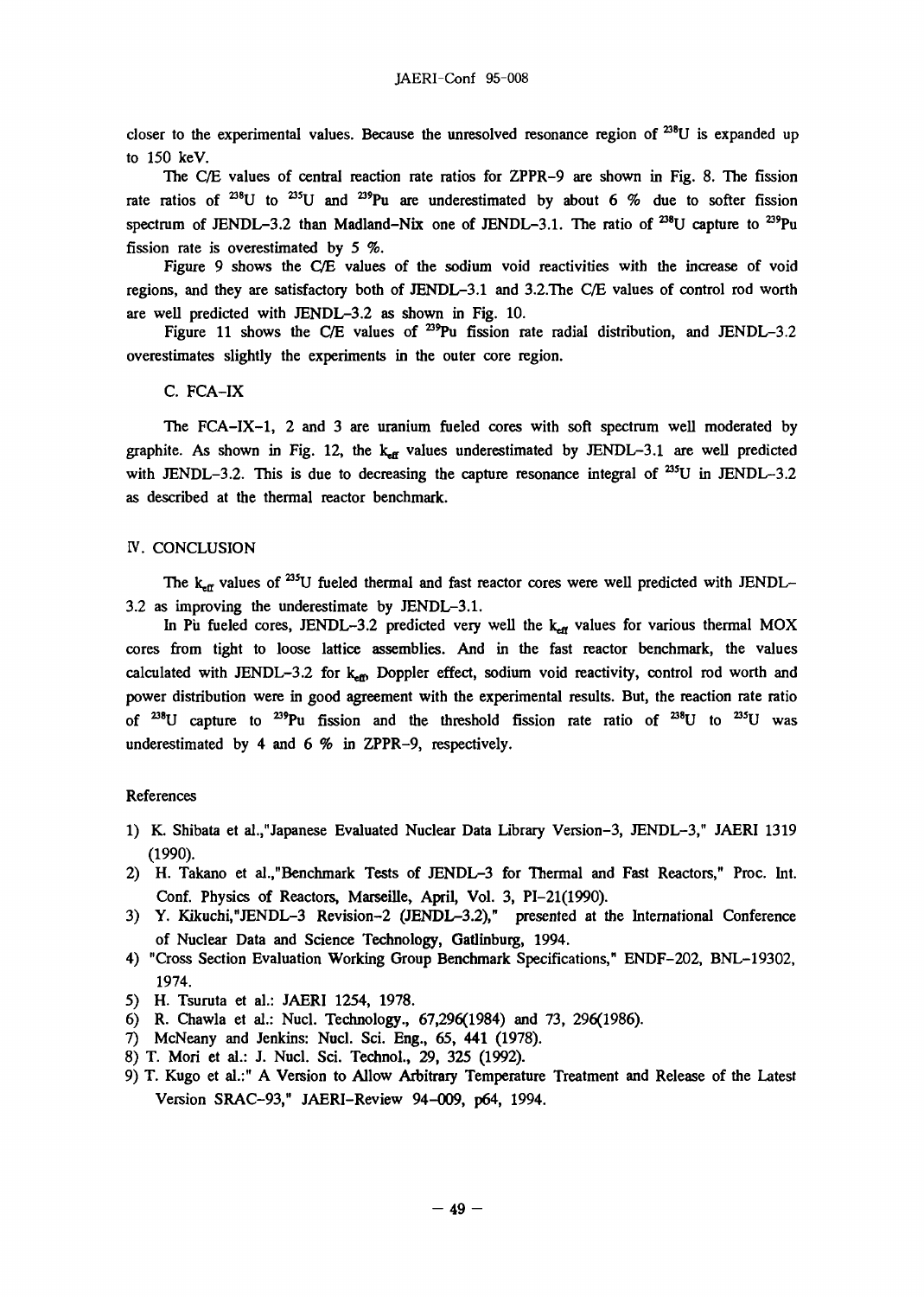|            |           | 2200m/s      |         | R.I.    |         |
|------------|-----------|--------------|---------|---------|---------|
|            |           | fission      | capture | fission | capture |
| U-235      | JENDL-3.1 | 584.0        | 96.0    | 275     | 152     |
|            | JENDL-3.2 | 584.4        | 98.81   | 279     | 134     |
| $U - 238$  | JENDL-3.1 | $0.110E - 6$ | 2.681   | 2.02    | 279     |
|            | JENDL-3.2 | $11.8E - 6$  | 2.717   | 1.72    | 277     |
| $Pu - 239$ | JENDL-3.1 | 746          | 270     | 299     | 185     |
|            | JENDL-3.2 | 747.4        | 270.3   | 302.6   | 181.6   |
| $Pu - 241$ | JENDL-3.1 | 1015         | 363.0   | 590     | 187     |
|            | JENDL-3.2 | 1012.0       | 361.53  | 572.6   | 179.9   |

**Table 1 Comparison of resonance integrals and thermal cross sections in JENDL-3 nuclear data library (barn)** 

**Table 2 The C/E values of k-inf calculated with SRAC for PROTEUS 1,2 and 3** 

| l Core | Exp.              | JENDL-2 | JENDL-3.1 | JENDL-3.2P | JENDL-3.2 |
|--------|-------------------|---------|-----------|------------|-----------|
| 11     | $1.045 \pm 1.1\%$ | 1.000   | 1.003     | 1.003      | 1.004     |
| l 2    | $0.991 \pm 1.5%$  | 0.996   | 1.000     | 0.999      | 1.000     |
| l 3    | $0.905 \pm 1.1\%$ | 0.992   | 1.011     | 0.995      | 1.000     |

**Void fraction: core-1; 0.0 %, core-2; 100 %, core-3; 42.5 %.** 

**Table 3 The C/E values central reaction rate ratios calculated with SRAC for PROTEUS-1, 2 and 3** 

| Reaction | Core | $Error$ (%) | $J-2$ | $J - 3.1$ | $J-3.2P$ | $J - 3.2$ |
|----------|------|-------------|-------|-----------|----------|-----------|
| C8/F9    |      | 2.2         | 0.972 | 0.976     | 0.972    | 0.971     |
|          |      | 2.0         | 0.993 | 0.999     | 0.994    | 0.993     |
|          | n    | 15          | 1.036 | 1.025     | 1.033    | 1.029     |

Table 4 The Comparison of the C/E values of  $k_{ef}$ in ZPPR-9 and FCA-VI-2

| Core              |        | $ JENDL-2 JENDL-3.1 $ | $ $ JENDL-3.2 |
|-------------------|--------|-----------------------|---------------|
| $ZPPR-9$          | 0.9991 | 1.0063                | 0.9967        |
| $FCA-VI-2$ 1.0066 |        | 1.0014                | 0.9992        |

Table 5 The C/E values of the natural  $UO<sub>2</sub>$  Doppler reactivity

| Core             | Temp. $(\mathbb{C})$ | IENDL-2 | JENDL-3.1 | JENDL-3.2 |
|------------------|----------------------|---------|-----------|-----------|
|                  | 300-487              | 0.91    | 0.94      | 0.96      |
|                  | $300 - 644$          | 0.92    | 0.95      | 0.97      |
| $ZPPR-9$         | $300 - 794$          | 0.89    | 0.92      | 0.94      |
|                  | 300-935              | 0.93    | 0.96      | 0.98      |
|                  | 300-1087             | 0.92    | 0.95      | 0.97      |
| FCA-VI-2 300-823 |                      | 0.93    | 0.91      | 0.95      |
|                  | 300-1073             | 0.93    | 0.91      | 0.95      |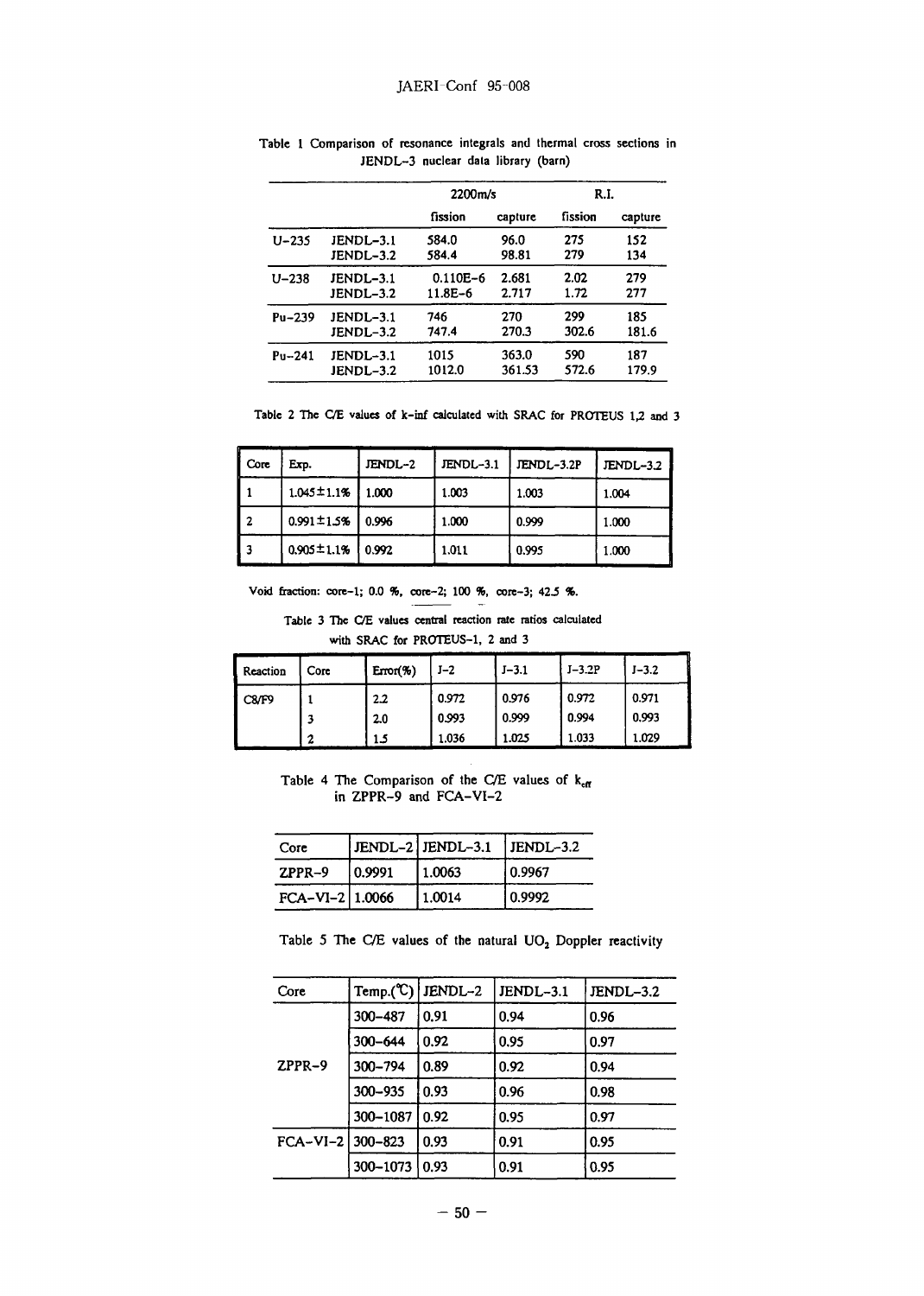